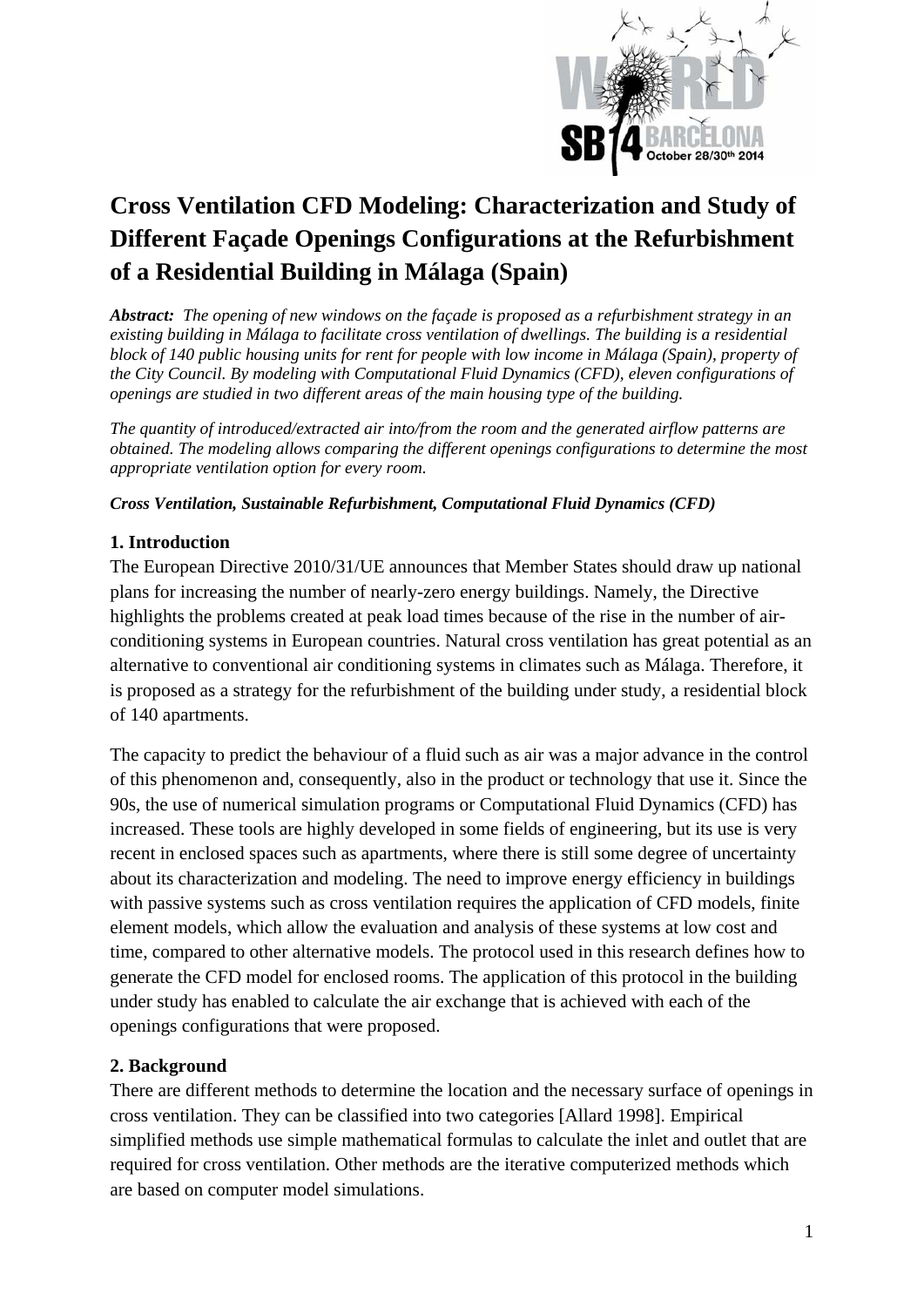

# **2.1. Natural ventilation in national regulations and in tools or guidelines of sustainability assessment of buildings**

In general, these methods consider only the effects of wind and not those of temperature. They are useful in pre-design stage. Almost all of them are intended for new buildings rather than for existing ones. Most determines minimum surfaces required to illuminate and ventilate the indoor spaces at homes as a measure to ensure their salubrity. They established a ratio of floor space-glazing surface-openings surface.

This is the case of the *Design Standards for Social Housing in Andalucía*, the *Provisional Ordinances for Social Housing (1981)*, various municipal ordinances derived from the *General Urban Plan* of each locality, the *Technology Building Standards* or the Spanish *Technical Building Code* (CTE) in its *Core Document HS3 Salubrity. Indoor Air Quality.* All derived from the *Minimum Hygienic Conditions Act of 29 February 1944*.

The cross ventilation has greater cooling potential than the simple ventilation, up to 3 times higher with the same openable surface [Velasco 2011]. To find specific requirements for cross ventilation is necessary to go to tools or guidelines for evaluating sustainable buildings such as the *Guide to Sustainable Building of the Basque Country*, GREEN, LEED, RESET, PASSIVHAUS or BREEAM.

## **2.2 Computational Fluid Dynamics (CFD)**

These methods combine the effects of wind and temperature, so they do not have the limitations of the previous ones. They are methods for predicting the behavior of air in rooms using a computer. Currently, CFD tools are the most used methods for calculating ventilation flow rates compared to other analytical, empirical or scale models methods [Chen 2009].

The computational fluid dynamics model solves the Navier-Stokes equations using numerical methods. The CFD methods are based on a geometrical model introduced by the user through a graphical interface. From the graph model, the software obtains the boundary conditions which are restrictions to the equations of the fluid in motion. The envelope is the most important element when introducing the model, because it is in contact with the fluid. Once the geometry data is introduced, other data about the fluid such as density, viscosity, pressure, velocity, temperature, etc. are provided. With all these data, the program calculates the fluid variables at all points, and represents them in the graphical.model. Thus, it is able to give values of parameters such as pressure and gas velocity, temperature, etc. Due to the nature of natural ventilation physical phenomenon, there is always going to be a high degree of uncertainty. However, these methodologies can be used as tools for dimensioning air inlets and outlets approximately.

The results can be displayed in countless ways, for example, isolines, maps, directions of flows, etc. It all depends on the power of the program that is used. In this paper, FLUENT software is used which belongs to ANSYS group.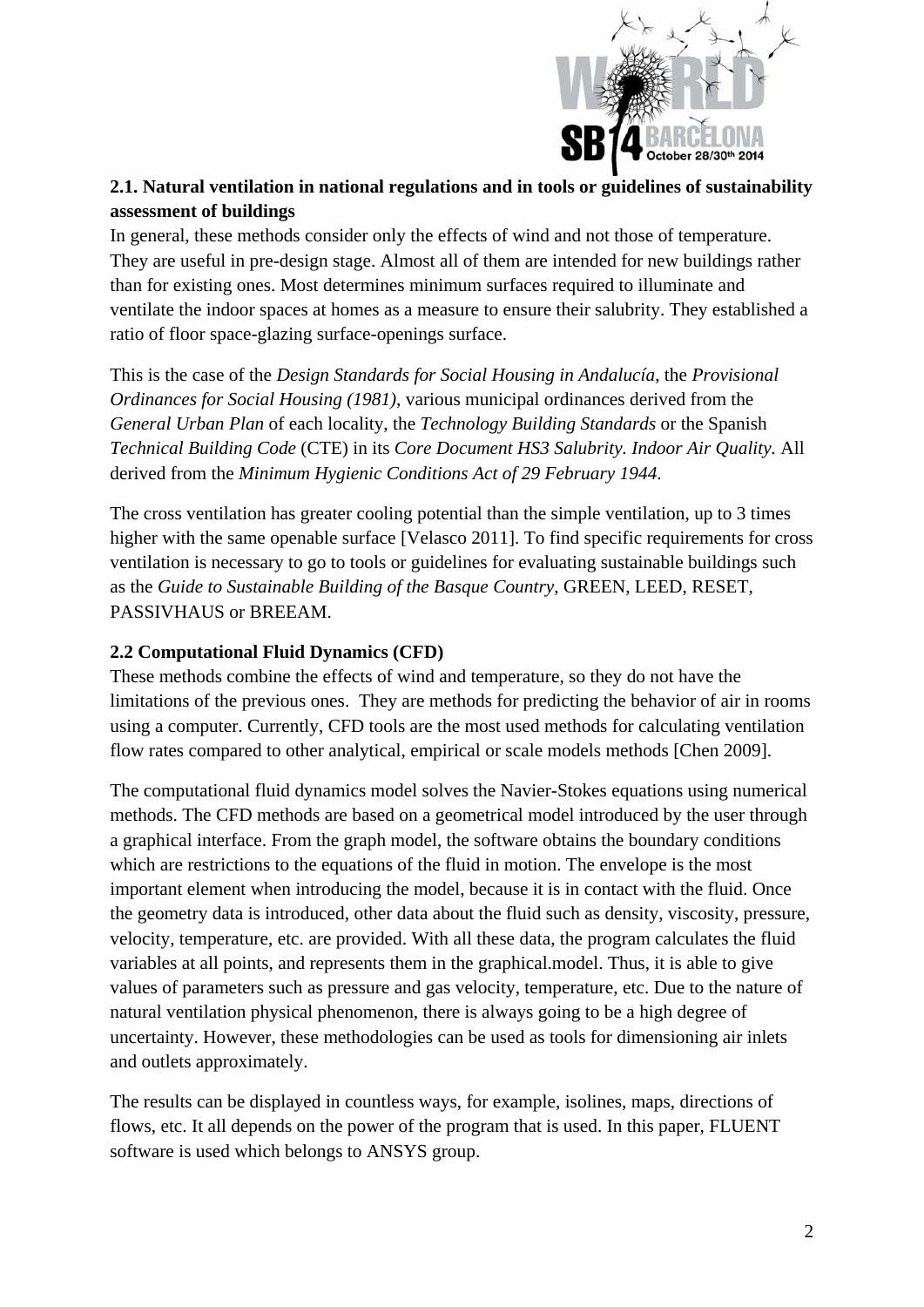

# **3. Methodology**

## **3.1. Analysis of possible solutions to improve natural ventilation via windows**

First, the natural cross ventilation options that is possible to apply in the existing building are evaluated, considering the following aspects:

1. Building typology and morphology: isolated multifamily residential block with semi-open courtyard. The most numerous housing type has opposing façades, but it just has windows on the exterior façade not on the interior one, except the front door to the apartment (Figure 1).

2. Climatic zone: warm humid climate (A3, according CTE classification). It is favourable for night cooling and, also, for natural ventilation during the day in warm periods, depending on outdoor temperature. It can be useful also for hygienic reasons throughout the year.

3. Dominant wind direction: velocity, frequency and wind direction obtained from the compass rose of Málaga (Figure 2). Pressure zones (windward) and suction (leeward) in building are determined, considering also the obstacles to the arrival of the wind. The East and West façades receive wind from SE (120°-150° to the North) with different speeds and frequencies. The interior walls (courtyard) are sheltered from the wind.

4. Distribution, size of openable windows, opening systems and complementary elements (sun protection, etc.): façade openings are analyzed and it is verified that housing type A fulfills geometrical requirements of the VERDE tool criterion *D11 Ventilation efficiency in areas with natural ventilation* [GBCe 2011].

### **3.2. Geometrical definition of the different façade openings configurations**

To enhance natural ventilation, it is proposed to open new openings in the interior façade, facing those of exterior façade. The size of the new openings fulfills the minimum openable surface required in CTE DB HS3, 1/20 of floor area, adapted to the structure and geometry of the space. The different cases presented in location and sizes aim to analyze different possible circulation of air flow inside the apartment to select those that meet best the needs of the user.



*Figure 1. Floor plan of housing type A with Areas 1 and 2. Cross section of the building.*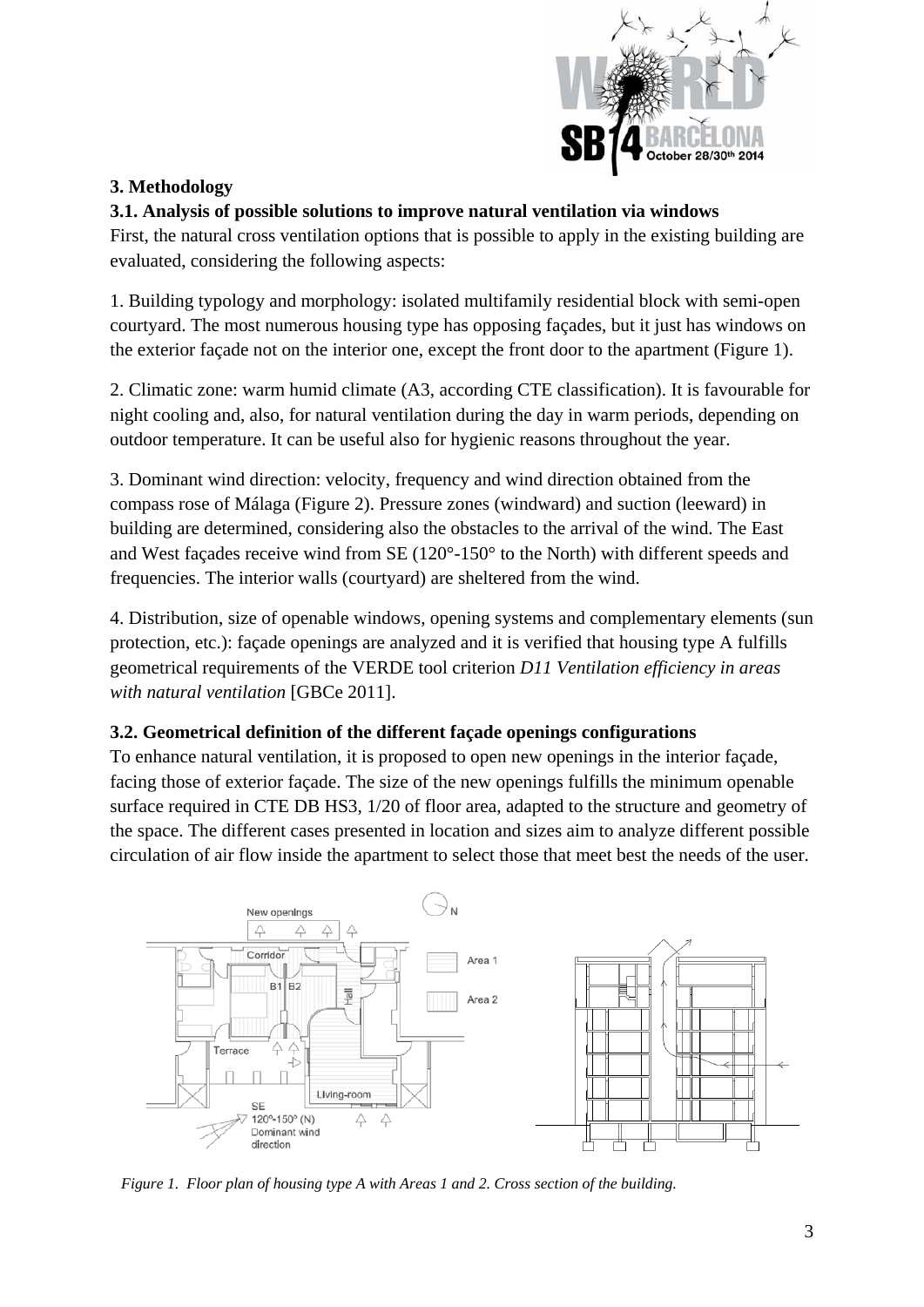

*Table 1. Possible openings configurations on façades of Area 1 (living room-hall) and Area 2 (bedroomscorridor).* 

#### **3.3. Definition of operational conditions for CFD modeling**

First, the orientation of the building with respect to the dominant wind direction is checked. Then, the direction and characteristic intensity of the wind is determined from the compass rose. Finally, the pressure coefficient applied to the opening is calculated in vector form with the following formula (Table 2):

$$
\Delta P_{wind} = \frac{1}{2} C_p \rho v^2
$$



*Figure 2. Boundary conditions. Building orientation with respect to the annual compass rose of Málaga [Source: Mapa estratégico de ruido Ciudad de Málaga, Ayuntamiento de Málaga]*

|                 | <b>Pressure coefficient (Cp)</b> | Wind velocity (v)   | Pressure $(\rho)$ |
|-----------------|----------------------------------|---------------------|-------------------|
| <b>Windward</b> | 0.3                              | $2.828 \text{ m/s}$ | 0.9487            |
| Tangent         | 0.1                              | $2.828 \text{ m/s}$ | 0.3162            |
| $\Omega$        |                                  |                     | 1.549 Pa          |

*Table 2. Vector components of the boundary condition imposed by the incident wind on the exterior East façade.*

The suction effects are not considered at leeward, on the outlets, because they are sheltered from the wind. So, ambient pressure is considered, without wind effects.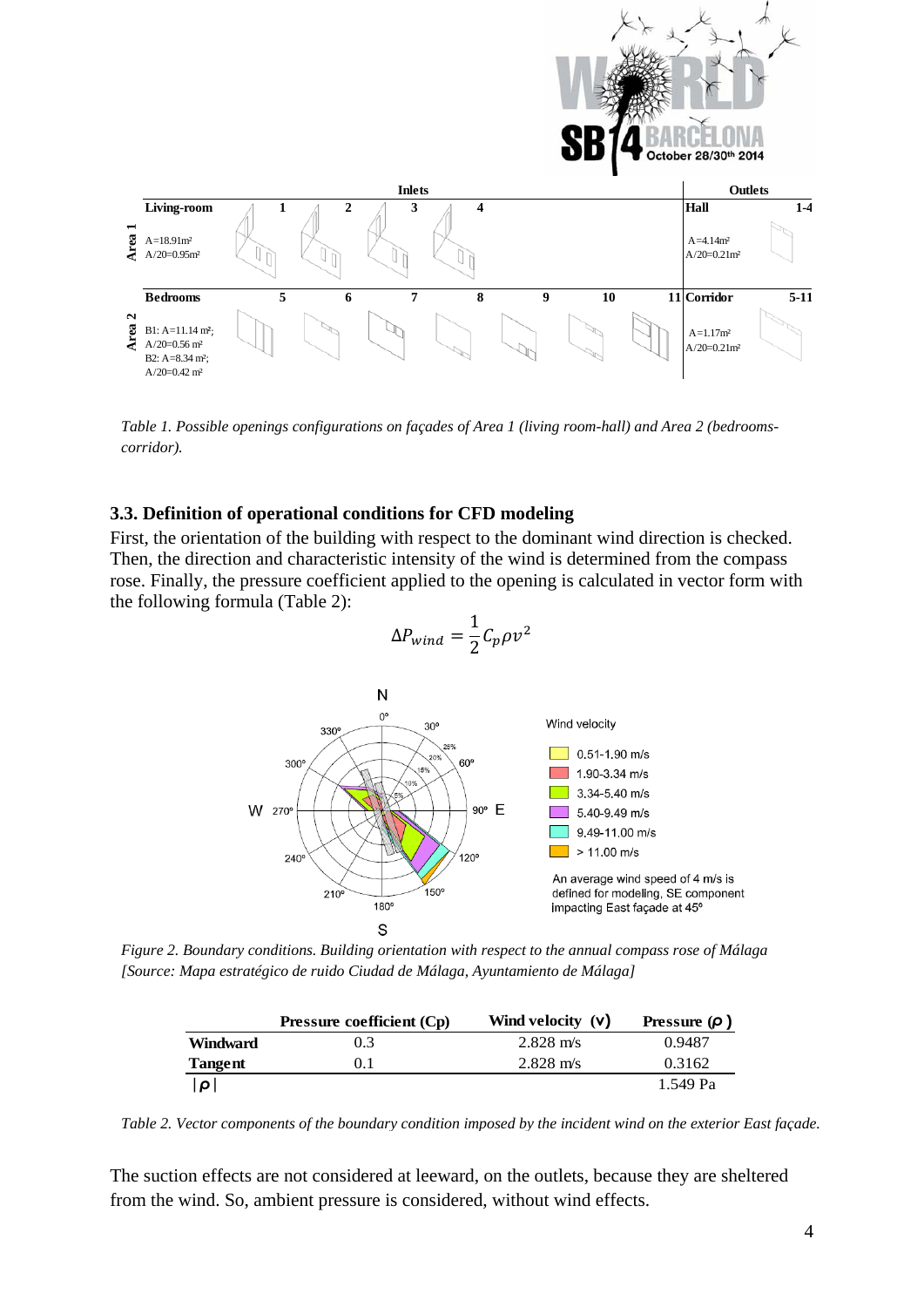

## **3.4. CFD modeling**

ANSYS Fluent software is used for the implementation and development of the CFD models. Geometry of Zones 1 and 2 is generated by modeling all possible inlet and outlet openings (Figure 3). In Zone 2, the furniture (a double bed and two wardrobes) is modeled so that the predicted flow is more realistic. The details about the selection of the turbulent model, the near-wall treatment, the type of mesh used and the resolution can be found in the Final Project "Calculation CFD protocol for coefficients of heat transfer by convection in enclosed rooms" (Solleiro 2013).



 *Figure 3. Geometry generated with ANSYS Fluent for Area (left) and Area 2 (right) with inlets (green, blue and yellow) and outlets (red).*

#### **4. Results**

The air flows obtained by CFD modeling are summarized in Table 3.

|                   |        | Area 1 |              |                         |                         | Area 2               |      |                                           |      |                |       |       |              |
|-------------------|--------|--------|--------------|-------------------------|-------------------------|----------------------|------|-------------------------------------------|------|----------------|-------|-------|--------------|
|                   |        |        | $\mathbf{2}$ | 3                       | $\overline{\mathbf{4}}$ |                      | 5    | 6                                         | 7    | 8              | 9     | 10    | 11           |
| Q                 | kg/s   | 0.934  |              | 0.945 0.937 0.933       |                         |                      |      | 1.578 0.747 1.167 0.759                   |      |                | 1.179 | 1.177 | 1.647        |
|                   | 1/h    |        |              | 46.11 46.65 46.26 46.06 |                         |                      |      | 87.20 41.28 64.56 41.94 65.15 65.04 91.03 |      |                |       |       |              |
| So(m2)            | Inlet  |        | 2.82         |                         |                         | D <sub>1</sub><br>D2 | 2.02 | 0.29                                      | 0.58 | 0.29           | 0.58  | 0.58  | 3.73<br>2.02 |
|                   | Outlet |        | 0.66         |                         |                         |                      |      |                                           |      | 1.17           |       |       |              |
| $\text{So/A}$ (%) | Inlet  |        |              | 15                      |                         | D <sub>1</sub>       | 18   | 3                                         | 5    | 3              | 5     | 5     | 34           |
|                   |        |        |              |                         |                         | D <sub>2</sub>       | 24   | $\overline{4}$                            | 7    | $\overline{4}$ |       |       | 24           |
|                   | Outlet |        |              | 16                      |                         |                      |      |                                           |      | 28             |       |       |              |
| $V(m^3)$          |        |        | 59.528       |                         |                         |                      |      |                                           |      | 53.180         |       |       |              |

*Table 3. Airflow introduced/extracted into/from the room (Q), openable surface (So), ratio openable-area-tofloor-area (So/A) and volume (V)* 

In the living room area, the same air change is observed in all cases. This is due to the assumption that the vector components of the wind affect the same way in the South and East orientations. So, the higher the inlet surface, the higher the level of ventilation. In Cases 1 and 4, it is noteworthy that a better air sweep occurs without producing recirculation (Figure 4).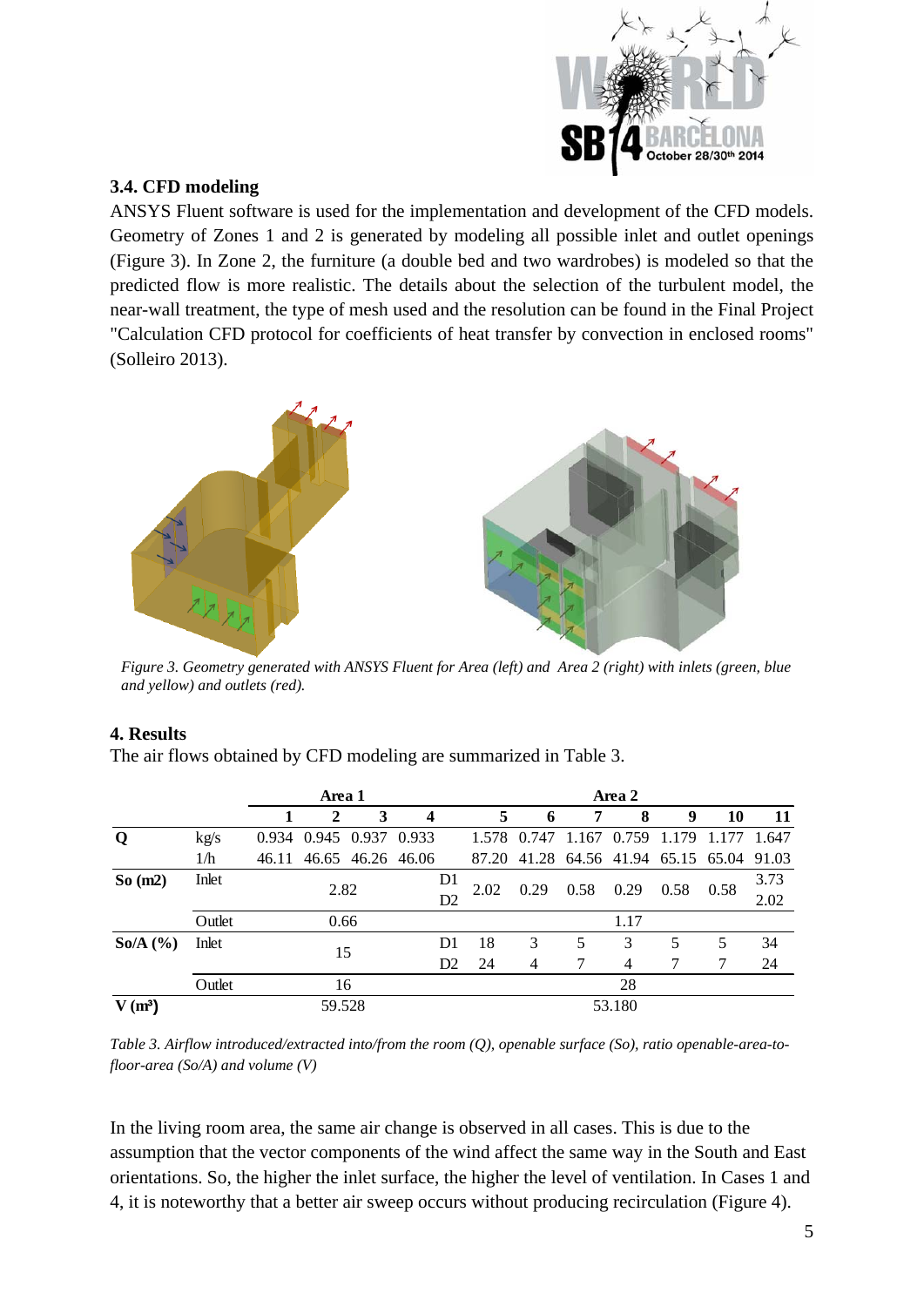

Case 4 is the most favorable for nocturnal ventilation because the air flow is projected on two walls of the apartment with thermal inertia. Additionally, the sliding windows could be replaced by folding ones to increase the ventilation of the room in order to get more cooling capacity.

In the bedroom area, it happens something similar. The air changes increase as the inlets surface increases. However, when adding one more opening in bedroom 1, Case 11 shows that it is not achieved a significant increasement in air changes with respect to Case 5. This is because the level of ventilation by the action of wind has already saturated the room. So, this solution is rejected. Case 5 is the one that gets more air changes. The openings in Cases 6 and 8 are sufficient to achieve a similar level of ventilation to the one of the living room area, with better air flow pattern in Case 6 than in 8 (Figure 5). Cases 7, 9 and 10 reach an intermediate level of ventilation. Case 10 shows more appropriate flow distribution for night ventilation.

The velocity of air is limited to an average value of 1m/s except in walls in front of inlets where the velocity is around 1.5 m/s and near the outlets where the maximum value is 2.5 m/s because the inlet size is much bigger than the outlet one, up to 4 times bigger in the living room-hall area and up to 3 times larger in some of the cases of the bedrooms-corridor area (Case 11).



*Figure 4. Flow lines for Area 1 generated with ANSYS Fluent. Cases 1 (left) and 4 (right).* 



*Figure 5. Flow lines for Area 2 generated with ANSYS Fluent. Cases 6 (left) and 10 (right).*